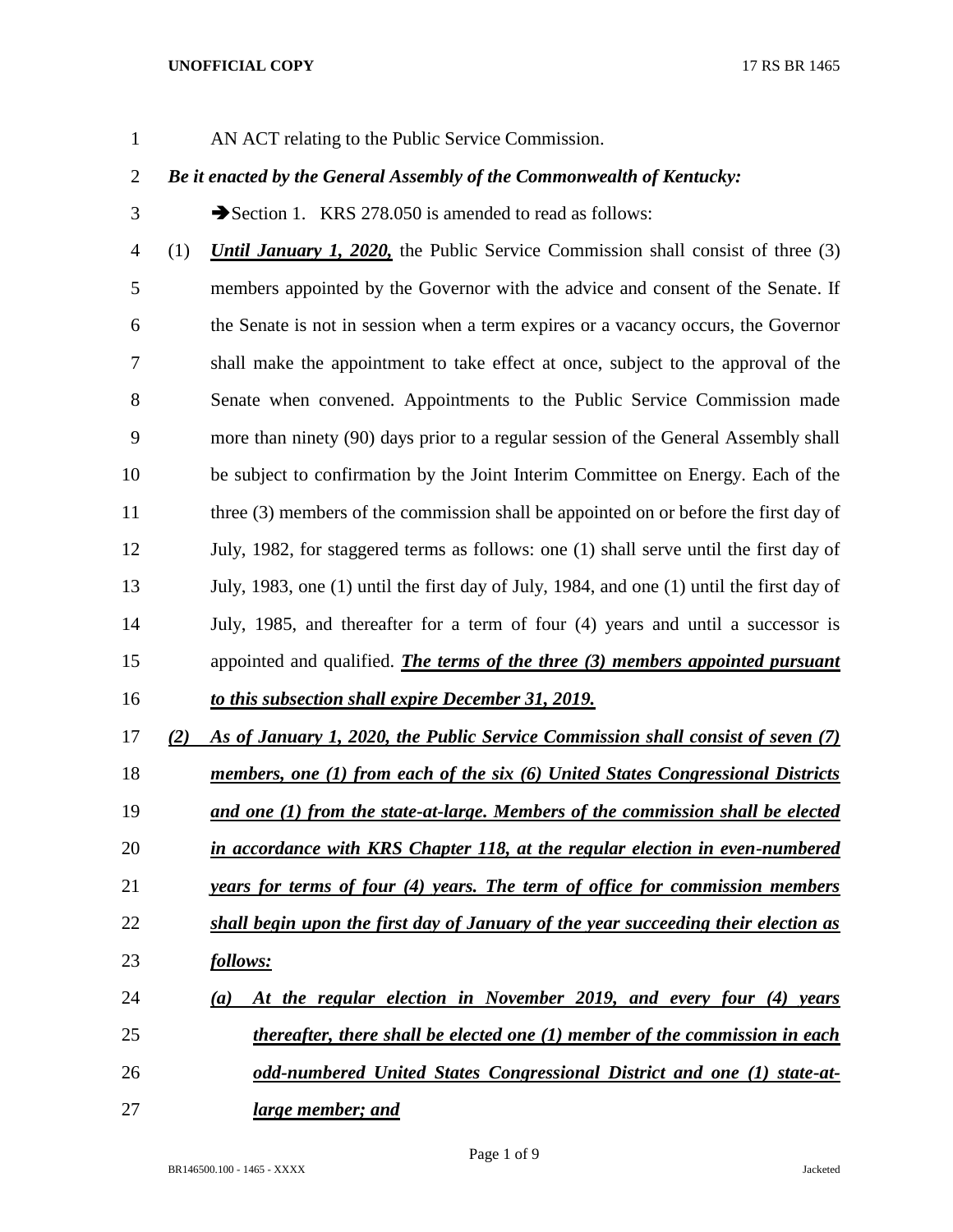| 1  |                  | (b)      | The initial election of the commissioners elected from even-numbered                                      |
|----|------------------|----------|-----------------------------------------------------------------------------------------------------------|
| 2  |                  |          | United States Congressional Districts will take place at the regular election                             |
| 3  |                  |          | to be held in November 2019. The initial term of office for commissioners                                 |
| 4  |                  |          | first elected from even-numbered districts shall be two (2) years. At the                                 |
| 5  |                  |          | regular election in November 2021, and every four (4) years thereafter,                                   |
| 6  |                  |          | there shall be elected one (1) member of the commission in each even-                                     |
| 7  |                  |          | numbered United States Congressional District.                                                            |
| 8  | $\left(3\right)$ |          | Each member of the commission:                                                                            |
| 9  |                  | (a)      | Shall be a full-time employee as defined in KRS 18A.005(17); and                                          |
| 10 |                  | (b)      | Beginning January 1, 2020, for retirement purposes shall be eligible for                                  |
| 11 |                  |          | membership in the Kentucky Employees Retirement System as set forth in                                    |
| 12 |                  |          | <u>KRS 61.510 to 61.705.</u>                                                                              |
| 13 | $(4)$ [ $(2)$ ]  |          | The state-at-large commission member [Governor] shall serve [appoint one $(1)$                            |
| 14 |                  |          | of the commissioners on the commission to act as chairman, thereof and the                                |
| 15 |                  |          | chairman shall be the chief executive officer of the commission. A <i>majority of the</i>                 |
| 16 |                  |          | <b>commissioners</b> The Governor shall designate one (1) of the commissioners on the                     |
| 17 |                  |          | commission to serve as vice chairman thereof and act for the chairman in the latter's                     |
| 18 |                  | absence. |                                                                                                           |
| 19 |                  |          | $\left[\frac{3}{2}\right]$ Vacancies for unexpired terms shall be filled in the same manner as original   |
| 20 |                  |          | appointments, but the appointee shall hold office only to the end of the unexpired                        |
| 21 |                  | term.    |                                                                                                           |
| 22 |                  |          | Section 2. KRS 278.060 is amended to read as follows:                                                     |
| 23 | (1)              |          | Each commissioner shall be <i>at least</i> [a resident and qualified voter of this state, not             |
| 24 |                  |          | less than <sup>}</sup> twenty-five (25) years of age at the time of <i>election and a qualified voter</i> |
| 25 |                  |          | of his appointment and qualification, and shall have resided in lthis state.                              |
| 26 | (2)              |          | A candidate for a Congressional District office shall be a resident of the                                |
| 27 |                  |          | <b>Congressional District for which office is being sought</b> for fat least three (3) years              |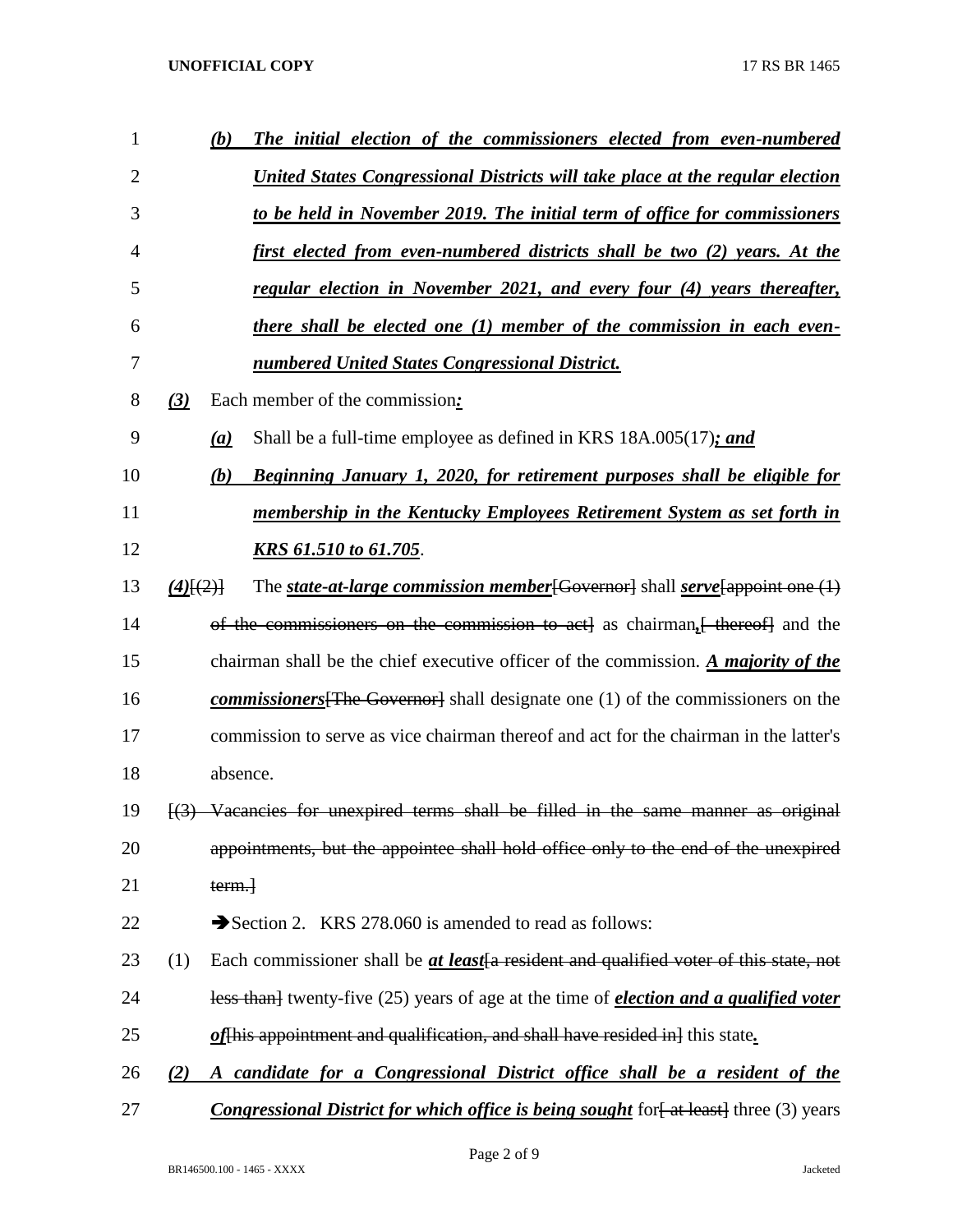| $\mathbf{1}$ |                   | prior to <i>election</i> this appointment and qualification. A candidate for the state-at-                  |
|--------------|-------------------|-------------------------------------------------------------------------------------------------------------|
| 2            |                   | large office shall be a resident of this state for at least three (3) years prior to                        |
| 3            |                   | election.                                                                                                   |
| 4            | (3)               | No candidate for the commission shall hold any official relationship to any                                 |
| 5            |                   | utility, own any utility stocks or bonds, or have any pecuniary interest of any kind                        |
| 6            |                   | in a utility within three (3) years prior to filing for election to the commission.                         |
| 7            | $\left( 4\right)$ | Each commissioner shall take and subscribe to the constitutional oath of office,                            |
| 8            |                   | which shall be recorded in the office of the Secretary of State.                                            |
| 9            | (5)               | Members of the commission shall be subject to the Executive Branch Code of                                  |
| 10           |                   | <b>Ethics in accordance with KRS Chapter 11A.</b>                                                           |
| 11           |                   | $\left(\frac{2}{2}\right)$ No person shall be appointed to or hold the office of commissioner who holds any |
| 12           |                   | official relationship to any utility, or who owns any stocks or bonds thereof, or who                       |
| 13           |                   | has any pecuniary interest therein.                                                                         |
| 14           |                   | (3) No commissioner shall receive any rebate, pass, percentage of contract or other                         |
| 15           |                   | thing of value from any utility.                                                                            |
| 16           | (4)               | In addition to the restrictions on members of the commission set forth in KRS                               |
| 17           |                   | 278.050(1), no commissioner shall engage in any occupation or business                                      |
| 18           |                   | inconsistent with his duties as such commissioner.                                                          |
| 19           | $\left(5\right)$  | If any commissioner becomes a member of any political party committee, his office                           |
| 20           |                   | as commissioner shall be thereby vacated.                                                                   |
| 21           | (6)               | In making appointments to the commission, the Governor shall consider the various                           |
| 22           |                   | kinds of expertise relevant to utility regulation and the varied interests to be                            |
| 23           |                   | protected by the commission, including those of consumers as well as utility                                |
| 24           |                   | investors, and no more than two $(2)$ members shall be of the same occupation or                            |
| 25           |                   | profession.                                                                                                 |
| 26           |                   | Section 3. KRS 278.120 is amended to read as follows:                                                       |
|              |                   |                                                                                                             |

27 (1) The  $\left\{\frac{\text{ehairman and the other two (2)}\right\}}\right\}$  members of the commission shall be paid a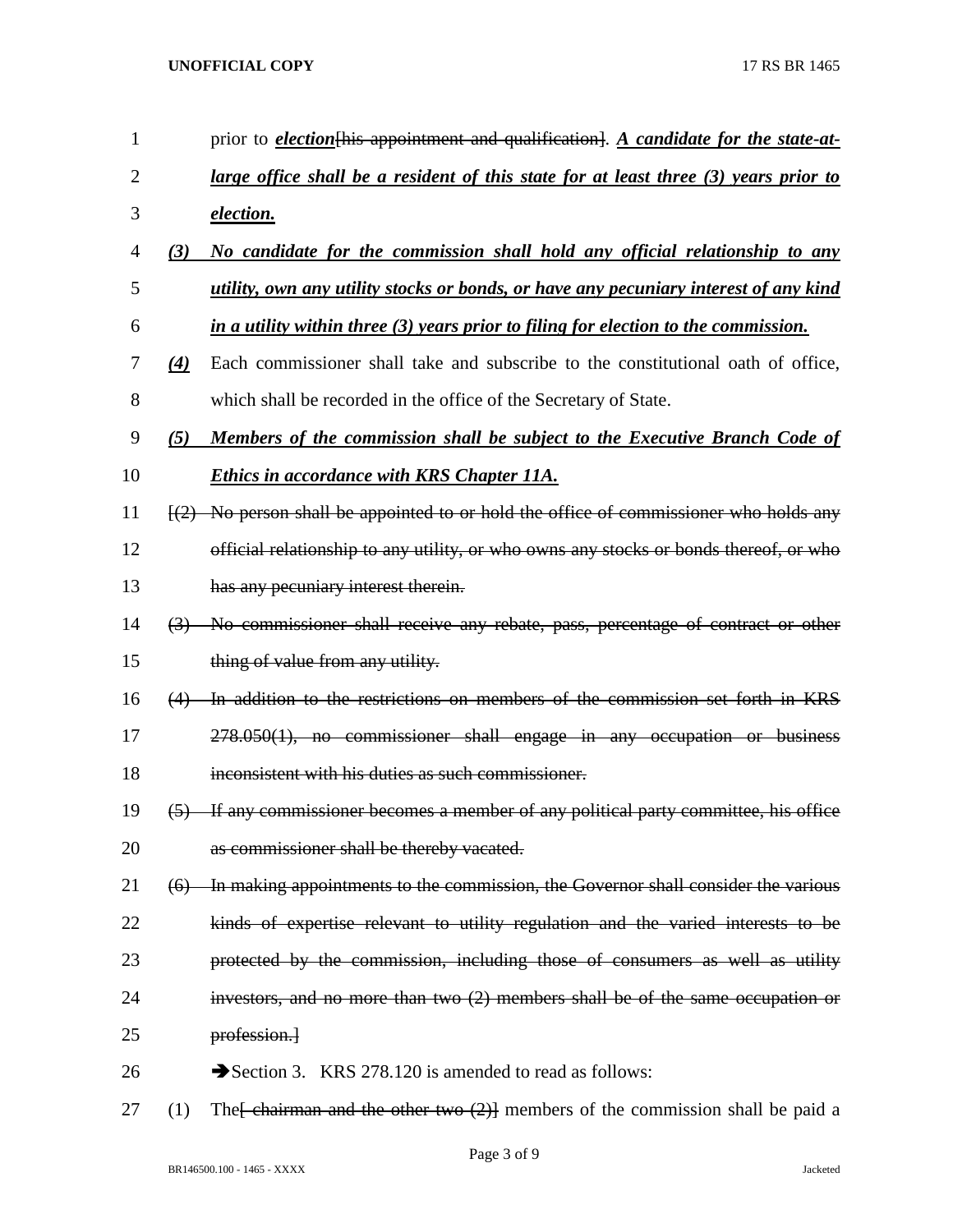| $\mathbf{1}$ |     |     | salary fixed under KRS 64.640 to be paid monthly.                                         |
|--------------|-----|-----|-------------------------------------------------------------------------------------------|
| 2            | (2) |     | The executive director of the commission shall be paid a salary to be fixed by the        |
| 3            |     |     | commission, with the approval of the Governor.                                            |
| 4            | (3) |     | The commissioners, the executive director, and employees of the commission are            |
| 5            |     |     | entitled to all expenses, including hotel bills, incurred in traveling on business of the |
| 6            |     |     | commission.                                                                               |
| 7            | (4) |     | The salaries and expenses provided for by this section, and all other expenses of the     |
| 8            |     |     | commission incurred in the administration of this chapter, shall be paid out of           |
| 9            |     |     | appropriations as provided by law out of the general expenditure fund.                    |
| 10           |     |     | Section 4. KRS 278.702 is amended to read as follows:                                     |
| 11           | (1) |     | There is hereby established the Kentucky State Board on Electric Generation and           |
| 12           |     |     | Transmission Siting. The board shall be composed of <i>the following</i> [seven $(7)$ ]   |
| 13           |     |     | members [as follows]:                                                                     |
| 14           |     | (a) | The [ three (3)] members of the Kentucky Public Service Commission;                       |
| 15           |     | (b) | The secretary of the Energy and Environment Cabinet or the secretary's                    |
| 16           |     |     | designee;                                                                                 |
| 17           |     | (c) | The secretary of the Cabinet for Economic Development or the secretary's                  |
| 18           |     |     | designee; <i>and</i>                                                                      |
| 19           |     | (d) | If the facility subject to board approval is proposed to be located in one<br>1.          |
| 20           |     |     | (1) county, two (2) ad hoc public members to be appointed by the                          |
| 21           |     |     | Governor from a county where a facility subject to board approval is                      |
| 22           |     |     | proposed to be located:                                                                   |
| 23           |     |     | One (1) of the ad hoc public members shall be the chairman of the<br>a.                   |
| 24           |     |     | planning commission with jurisdiction over an area in which a                             |
| 25           |     |     | facility subject to board approval is proposed to be located. If the                      |
| 26           |     |     | proposed location is not within a jurisdiction with a planning                            |
| 27           |     |     | commission, then the Governor shall appoint either the county                             |

Page 4 of 9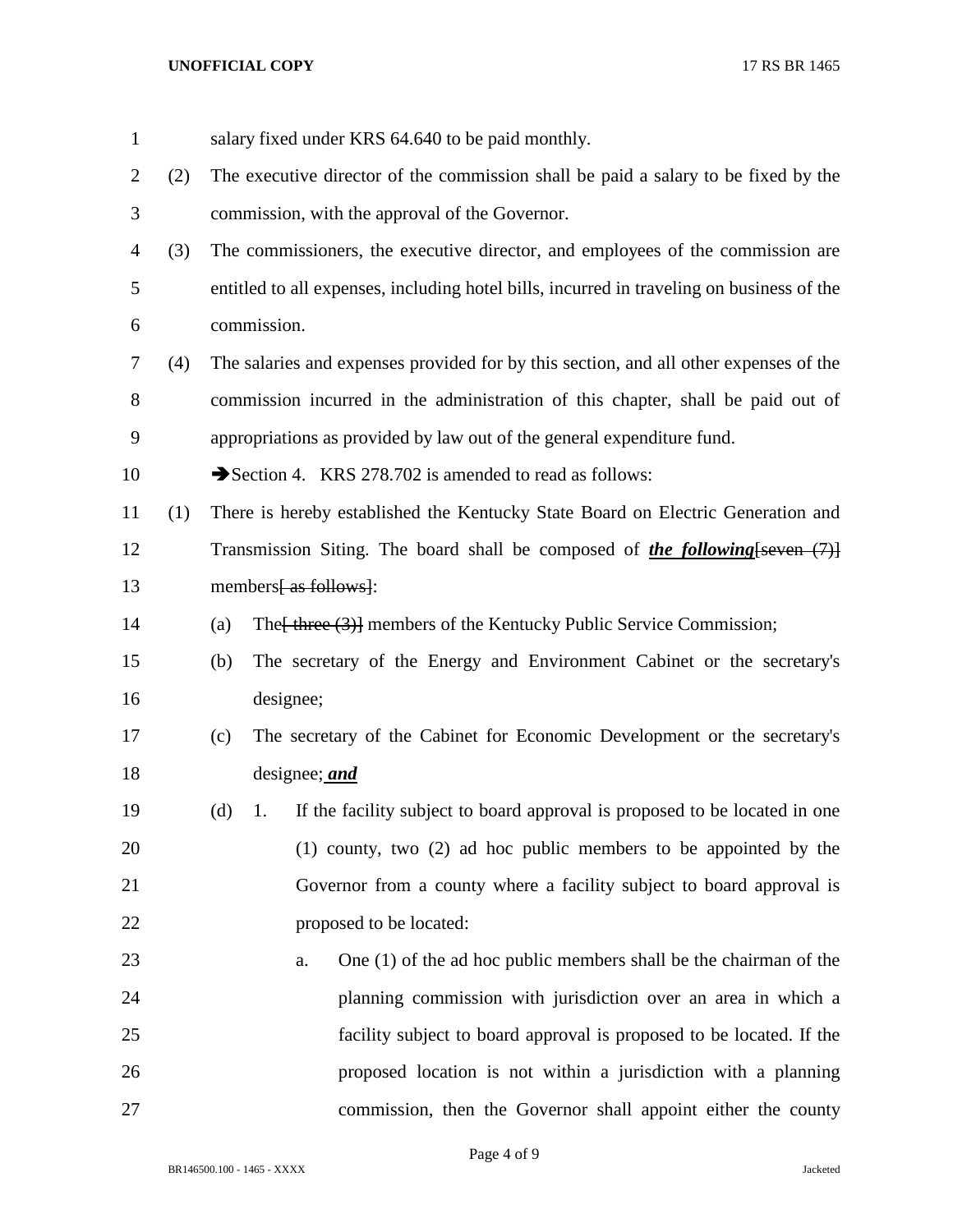| $\mathbf{1}$   |     | judge/executive of a county that contains the proposed location of                         |
|----------------|-----|--------------------------------------------------------------------------------------------|
| $\overline{2}$ |     | the facility or the mayor of a city, if the facility is proposed to be                     |
| 3              |     | within a city; and                                                                         |
| 4              |     | One (1) of the ad hoc public members shall be appointed by the<br>$\mathbf b$ .            |
| 5              |     | Governor and shall be a resident of the county in which the facility                       |
| 6              |     | is proposed to be located.                                                                 |
| 7              |     | 2.<br>If the facility subject to board approval is proposed to be located in more          |
| 8              |     | than one $(1)$ county, two $(2)$ ad hoc public members to be chosen as                     |
| 9              |     | follows:                                                                                   |
| 10             |     | One $(1)$ ad hoc public member shall be the county judge/executive<br>a.                   |
| 11             |     | of a county in which the facility is proposed to be located, to be                         |
| 12             |     | chosen by majority vote of the county judge/executives of the                              |
| 13             |     | counties in which the facility is proposed to be located; and                              |
| 14             |     | One (1) ad hoc public member shall be a resident of a county in<br>$\mathbf b$ .           |
| 15             |     | which the facility is proposed to be located, and shall be appointed                       |
| 16             |     | by the Governor.                                                                           |
| 17             |     | If a member has not been chosen by majority vote, as provided in                           |
| 18             |     | subdivision a. of this subparagraph, by thirty (30) days after the filing of               |
| 19             |     | the application, the Governor shall directly appoint the member.                           |
| 20             |     | 3.<br>Ad hoc public members appointed to the board shall have no direct                    |
| 21             |     | financial interest in the facility proposed to be constructed.                             |
| 22             | (2) | The term of service for the ad hoc members of the board shall continue until the           |
| 23             |     | board issues a final determination in the proceeding for which they were appointed.        |
| 24             |     | The remaining members of the board shall be permanent members.                             |
| 25             | (3) | The board shall be attached to the Public Service Commission for administrative            |
| 26             |     | purposes. The commission staff shall serve as permanent administrative staff for the       |
| 27             |     | board. The members of the board identified in subsection $(1)(a)$ to $(d)$ of this section |

Page 5 of 9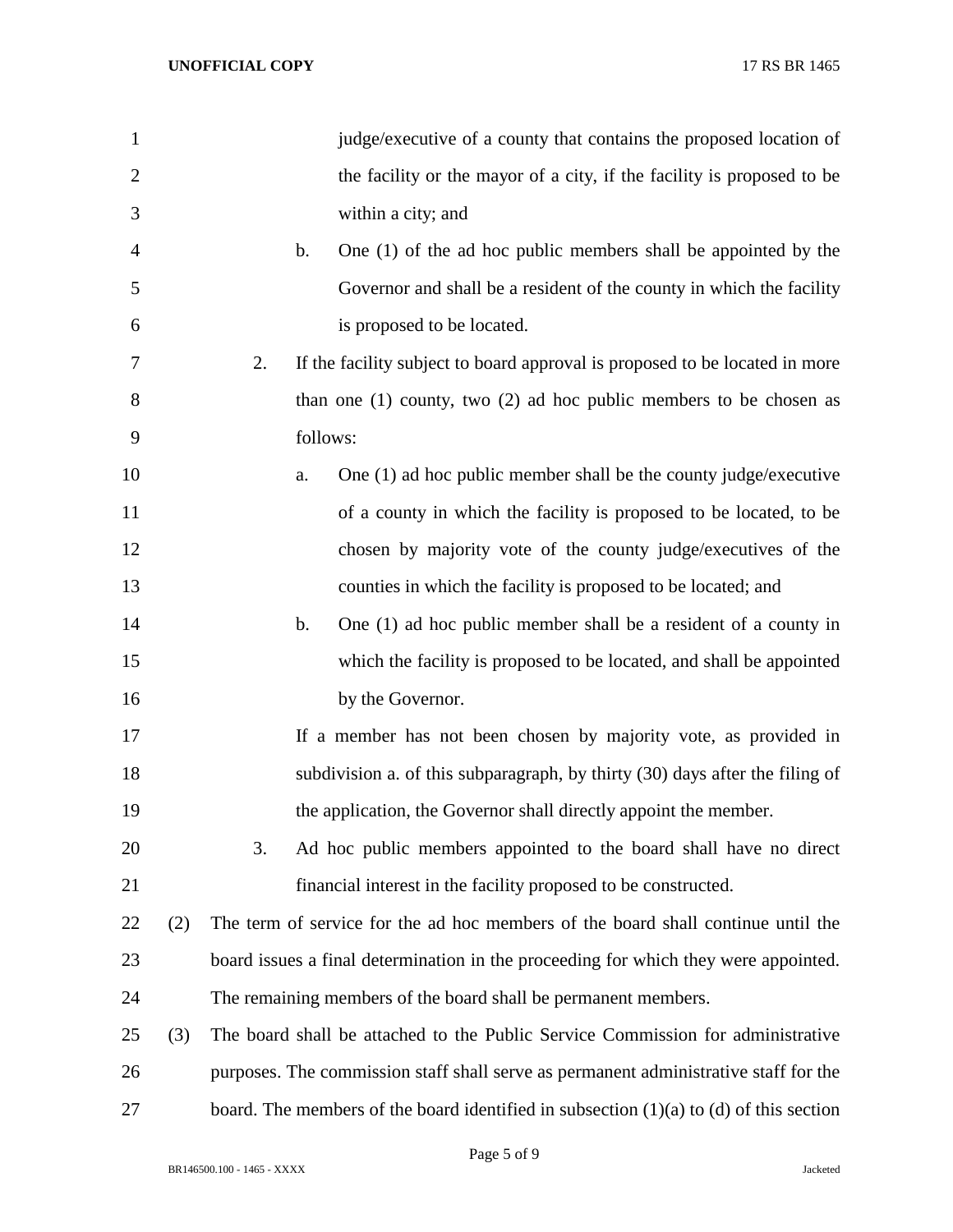shall promulgate administrative regulations in accordance with KRS Chapter 13A to implement KRS 278.700 to 278.716.

 (4) No member of the board shall receive any salary or fee for service on the board or shall have any financial interest in any facility the application for which comes before the board, but each member shall be reimbursed for actual travel and expenses directly related to service on the board.

 (5) The chairman of the Public Service Commission shall be the chairman of the board. The chairman shall designate one (1) member of the board as vice chairman. A majority of the members of the board shall constitute a quorum for the transaction of business. No vacancy on the board shall impair the right of the remaining members to exercise all of the powers of the board. The board shall convene upon the call of the chairman.

13 Section 5. KRS 11A.010 is amended to read as follows:

As used in this chapter, unless the context otherwise requires:

 (1) "Business" means any corporation, limited liability company, partnership, limited partnership, sole proprietorship, firm, enterprise, franchise, association, organization, self-employed individual, holding company, joint stock company, receivership, trust, or any legal entity through which business is conducted, whether or not for profit;

(2) "Commission" means the Executive Branch Ethics Commission;

 (3) "Compensation" means any money, thing of value, or economic benefit conferred on, or received by, any person in return for services rendered, or to be rendered, by 23 himself or another:

 (4) "Family" means spouse and children, as well as a person who is related to a public servant as any of the following, whether by blood or adoption: parent, brother, sister, grandparent, grandchild, father-in-law, mother-in-law, brother-in-law, sister-in-law, son-in-law, daughter-in-law, stepfather, stepmother, stepson, stepdaughter,

Page 6 of 9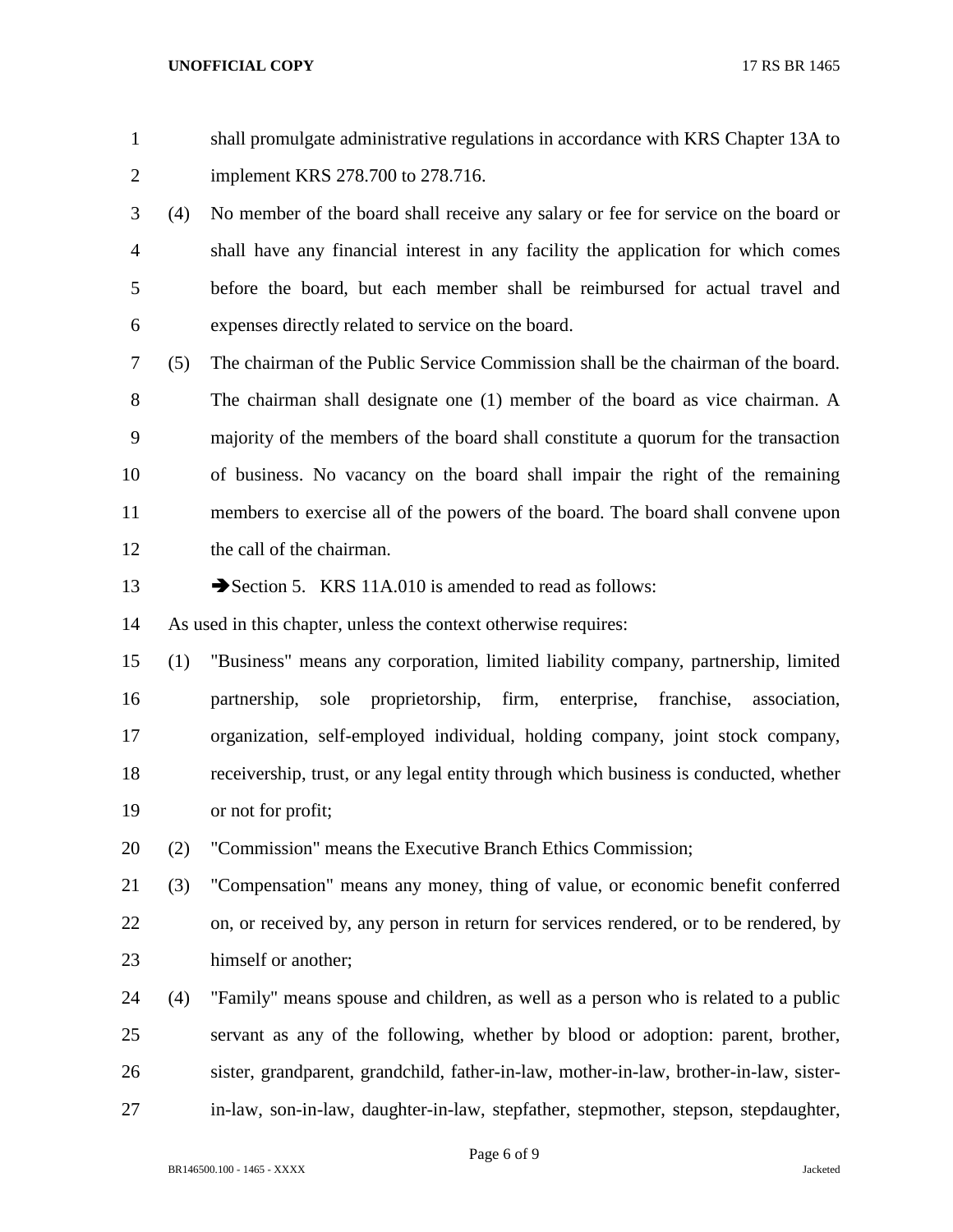stepbrother, stepsister, half brother, half sister;

 (5) "Gift" means a payment, loan, subscription, advance, deposit of money, services, or anything of value, unless consideration of equal or greater value is received; "gift" does not include gifts from family members, campaign contributions, or door prizes available to the public;

 (6) "Income" means any money or thing of value received or to be received as a claim on future services, whether in the form of a fee, salary, expense allowance, forbearance, forgiveness, interest, dividend, royalty, rent, capital gain, or any other form of compensation or any combination thereof;

 (7) "Officer" means all major management personnel in the executive branch of state government, including the secretary of the cabinet, the Governor's chief executive officers, cabinet secretaries, deputy cabinet secretaries, general counsels, commissioners, deputy commissioners, executive directors, principal assistants, division directors, members and full-time chief administrative officers of the Parole Board, Board of Tax Appeals, Board of Claims, Kentucky Retirement Systems board of trustees, Kentucky Teachers' Retirement System board of trustees, Public Service Commission, Worker's Compensation Board and its administrative law judges, the Kentucky Occupational Safety and Health Review Commission, the Kentucky Board of Education, the Council on Postsecondary Education, and any person who holds a personal service contract to perform on a full-time basis for a period of time not less than six (6) months a function of any position listed in this subsection;

- (8) "Official duty" means any responsibility imposed on a public servant by virtue of his or her position in the state service;
- (9) "Public servant" means:
- (a) The Governor;
- (b) The Lieutenant Governor;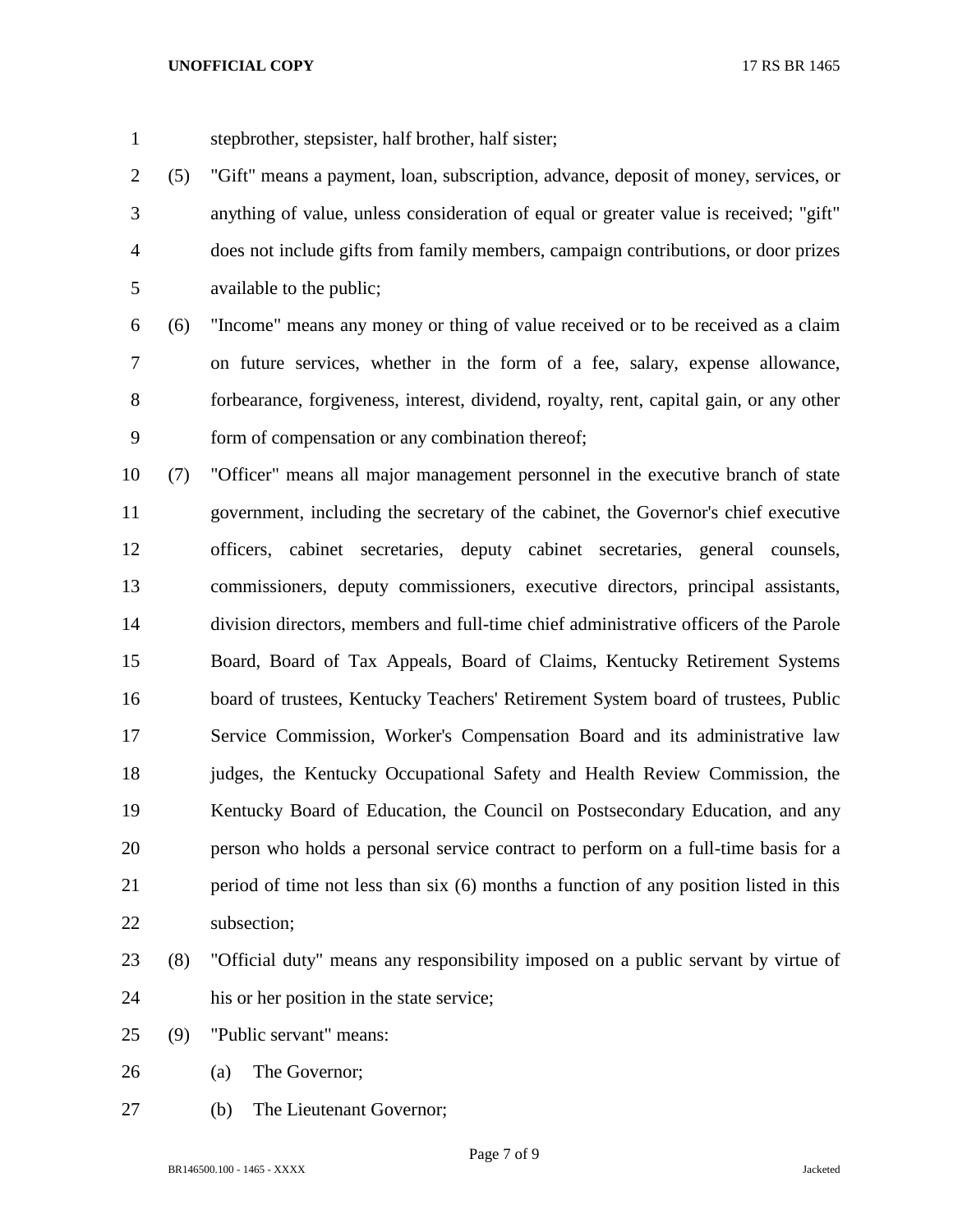(c) The Secretary of State;

- (d) The Attorney General; (e) The Treasurer; (f) The Commissioner of Agriculture; 5 (g) The Auditor of Public Accounts;  $\{$ and $\}$  *(h) The commissioners of the Public Service Commission; and (i)*[(h)] All employees in the executive branch*,* including officers as defined in subsection (7) of this section and merit employees; (10) "Agency" means every state office, cabinet, department, board, commission, public corporation, or authority in the executive branch of state government. A public servant is employed by the agency by which his or her appointing authority is employed, unless his or her agency is attached to the appointing authority's agency for administrative purposes only, or unless the agency's characteristics are of a separate independent nature distinct from the appointing authority and it is considered an agency on its own, such as an independent department; (11) "Lobbyist" means any person employed as a legislative agent as defined in KRS 6.611(23) or any person employed as an executive agency lobbyist as defined in KRS 11A.201(8); (12) "Lobbyist's principal" means the entity in whose behalf the lobbyist promotes, opposes, or acts; (13) "Candidate" means those persons who have officially filed candidacy papers or who have been nominated by their political party pursuant to KRS 118.105, 118.115, 118.325, or 118.760 for any of the offices enumerated in subsections (9)(a) to (g) of this section; (14) "Does business with" or "doing business with" means contracting, entering into an agreement, leasing, or otherwise exchanging services or goods with a state agency
	-

in return for payment by the state, including accepting a grant, but not including